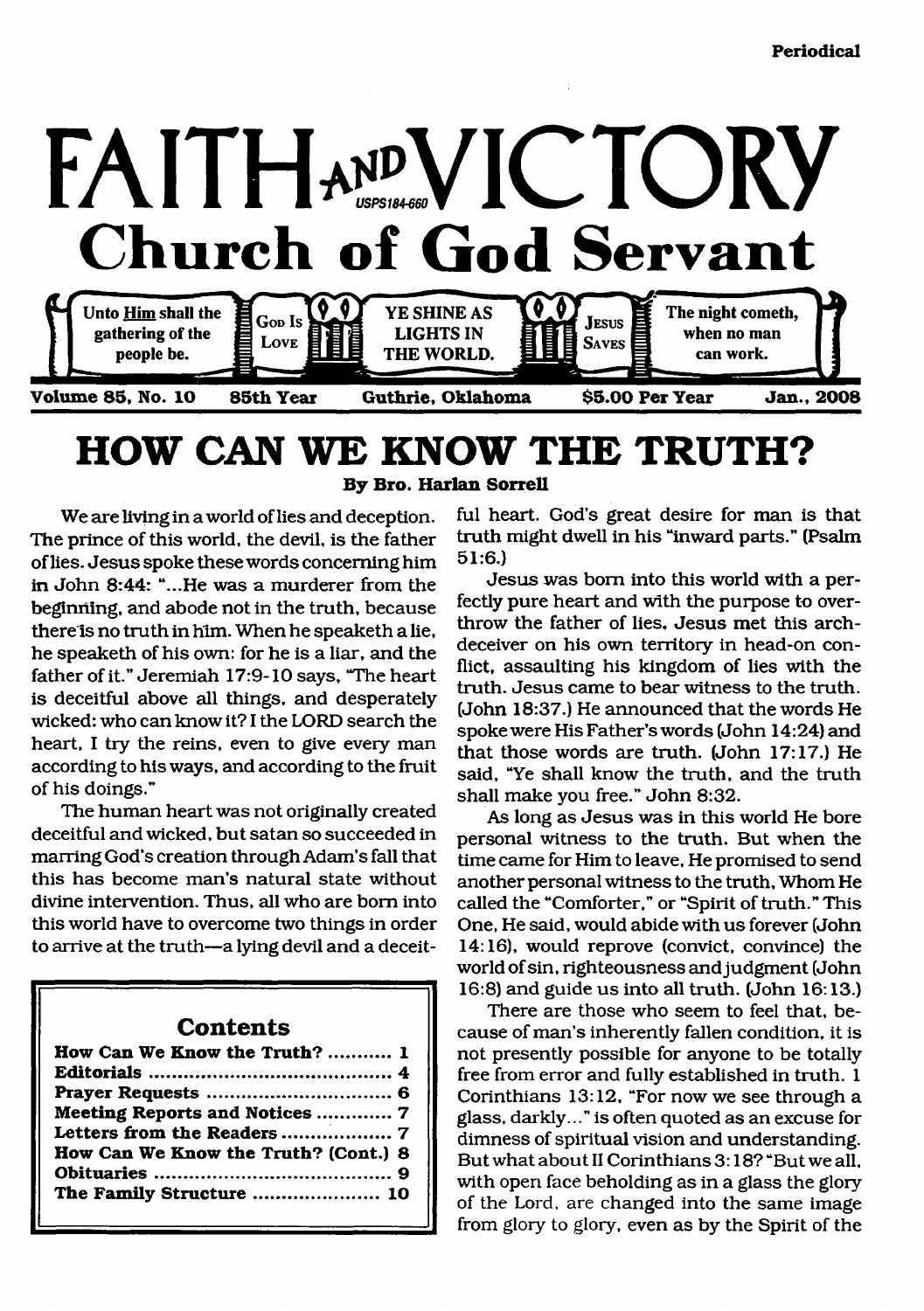Lord." Paul speaks here of an experience presently attainable to all of us, whereby we may behold as in a glass (not darkly, but brilliantly) the glory of the Lord with an open (or unveiled) face and thus be changed into the same image by His Spirit. Proverbs 4:18 says, "But the path of the just is as the shining light, that shineth more and more unto the perfect day."

James 1:16-17 says, "Do not err, my beloved brethren. Every good gift and every perfect gift is from above, and cometh down from the Father of lights, with whom is no variableness, neither shadow of turning." God, the Father of lights, has sent two especially good and perfect gifts down from above to illuminate our darkness and save us from error. They are (1) the Word of truth and (2) the Spirit of truth (the interpreter of the Word.) Having received these two gifts it is not needful that any man err.

In the June 1, 1885 issue of the Gospel Trumpet, Bro. D. S. Warner wrote the following words: "When a weak convert of two years old, after rambling through a wilderness maze of human creeds, to find out what church I ought to join, and was more unsettled than before I read any, I threw myself at the feet of Jesus, and asked His leading through the Spirit. My soul was in an agony of intense earnestness. I kept up this pursuit until the refreshings of the Holy Spirit came upon me, shedding much light on my mind. One thing was settled by the voice of the Lord, that was, God willed me to ignore all human sects and creeds and commit myself to the whole Word of God, rejecting all it does not teach. But ten years later, after becoming wholly sanctified and receiving the personal Comforter, I soon found that I had not been able to decide in many things what the will of the Lord was, until this glorious illumination. Then I laid all my previous views down at the feet of Christ, just as if they were all wrong. Then putting myself under the direct teaching of the Comforter, He has led my soul forward in the steps of the truth with absolute and eternal certainty,...Doubtless, much truth lays beyond our present knowledge, but what we know by the revelation of the Spirit, we do not think, but know indeed."

Without the guidance, inspiration and illumination of the Spirit of God, we are ALL sure to misunderstand or misinterpret the truth at some point or another. The depths of God's written Word cannot be understood by the

natural man or comprehended by the carnal mind. (See I Corinthians 2:9-16, Romans 8:5- 8.) Since "...no prophecy of the scripture is of any private interpretation,..." but "...holy men of God spake as they were moved by the Holy Ghost," II Peter 1:20-21, it is imperative that our hearts and minds be moved by the inspiration of the same Holy Ghost Who spoke through the holy men of old, that we may properly understand the message He intended to convey in the Scriptures. Only "...in thy light shall we see light" in proper perspective. Psalm 36:9.

God has made just enough of His Word comprehensible to us in our natural state to enable us to find the way of deliverance from our carnal mind and to receive "the mind of Christ;" to get us out of the flesh and into the Spirit. It is only in this state that we are ready to begin learning and exploring "...the mystery which hath been hid from ages and from generations, but now is made manifest to His saints." Colossians 1:26.

Nothing except the "unction" that comes from the Holy One (I John 2:20-27) can teach us all things and help us to correctly interpret and "rightly divide the Word of truth." (II Timothy 2:15.)".. .For the Spirit searcheth all things, yea, the deep things of God." I Corinthians 2:10. Without the unction, or anointing that comes from the Spirit of truth, all men will certainly miss the mark. On the other hand, it is not possible to err by the leadings of the Spirit of God. "As many as are led by the Spirit of God, they are the sons of God." Romans 8:14. Every time the sons (or children) of God err, it is because they have gotten out of step with their Guide, the divine Spirit—the One Who bore witness to their adoption (Romans 8:15), and regenerated and spoke peace to their souls. (Titus 3:5.) We always err when we trust in our own understanding and follow our own minds or the influence of some other spirit beside the Holy Spirit upon our minds. We are instructed to trust in the Lord with all our hearts and to lean not to our own understanding. (Proverbs 3:5.) How can we who "know not what we should pray for as we ought" arrive at a proper understanding of God's truth and will for our lives unless "the Spirit helpeth our infirmities?" Therefore God, in His great mercy, has sent His Spirit to make "intercession" for us (Romans 8:26-27) and to personally reveal His Son to us. Who is "... the way, the truth and the life...." John 14:6.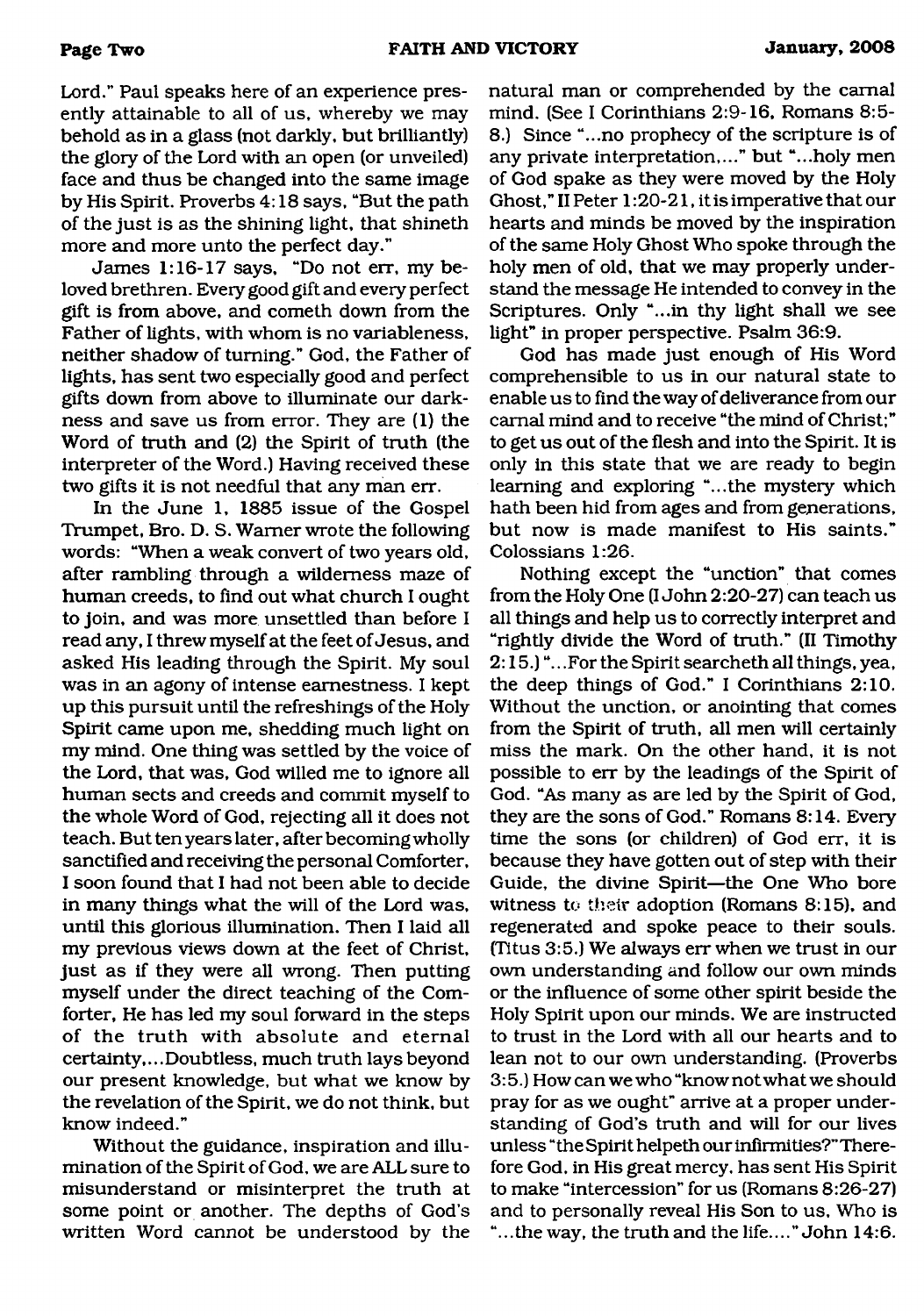It is the Spirit of truth Who quickens the Word of truth, making it alive in our inner man, and more than just a dead letter. The Holy Spirit is the One Who administers all the blessings Christ purchased for us at Calvary. The Holy Spirit is the Administrator of all things pertaining to salvation, the New Testament and the New Testament Church. He is our Teacher, our Guide and our Director. All who "live in the Spirit, walk in the Spirit," and are "led by the Spirit" will go right and be right, because God's Spirit is right. He can't err. He KNOWS the will of God. He KNOWS the truth. If we would know the truth, then we must have our hearts tuned to the Spirit. It is the Spirit Who writes God's law of truth on our inward parts, (see Jeremiah 31:33, Ezekiel 36:27, II Corinthians 3:3.)

Even with all the advanced education available to us, we humans, in our natural state, cannot comprehend many important aspects of divine truth. We cannot discern, in many instances, the true meaning of the Scriptures. Why? Because the Word was given by the inspiration of the Spirit, and "the natural man receiveth not the things of the Spirit of God: for they are foolishness unto him: neither can he know them, because they are spiritually discerned." I Corinthians 2:14.1 heard a man say one time that his IQ was of the top two percent of the nation, therefore if anybody could rightly understand the Bible, he could. But it is just such persons as he who miss the mark! Obadiah 3 says, "The pride of thine heart hath deceived thee...." There is no greater deterrent to arriving at knowledge of the truth than "pride" in the heart. "If any man think that he knoweth any thing, he knoweth nothing yet as he ought to know." I Corinthians 8:2. Pride is an inherent part of man's carnal nature. It is natural for all men to think they know and are capable of discerning truth from error. It takes the refining fire of the Holy Spirit to melt and consume this spirit of pride in man's heart—to reduce our estimation of who we are and what we know to nothing and exalt the knowledge of God and who He is to everything. This is why it is vitally important that all Christians be emptied of self, and filled with the Spirit. One writer says, "Do we enjoy His fullness? Are we filled with the Spirit? Or is He quenched, grieved, resisted, crowded into a comer by carnal purposes, passions and pleasures? The full measure of the Spirit comes in when self goes out. Self must die, and then God the Spirit will fill us." How true! It is only then that He can lead us into all truth. "When He, the Spirit of truth, is come (having been given full control of your body, soul and mind, by your complete consecration). He will guide you into all truth." (John 16:13.) "The meek will he guide in judgment: and the meek will he teach his way." Psalm 25:9. The secret of understanding truth is found in being filled with the Spirit of truth. Thereby we assimilate the meekness of Christ as well as all the other attributes of the divine nature. (Consider Acts 1:8 and II Peter 1:3-4; also Philippians 2:5-8.) It is neither safe to lean on our own understanding of tmth nor yet that of others. But by the illuminating presence of the Holy Spirit, Who wills to indwell us in His fullness, we can all receive personal revelation of truth from God's perspective. The Spirit leads all men into the same truth.

The reason many are "ever learning, but never able to come to the knowledge of the tmth," is because they do not possess the spiritual illumination that comes from being "filled with all the fullness of God." They are neither filled with the Spirit nor walking in the Spirit, but are still "carnal, and walking as men." (I Corinthians 3:1-4.) They are still filled with much of themselves. Through the sanctifying and all-pervading presence of the Holy Spirit, Who comes to possess us in His fullness when we "...present our bodies a living sacrifice, holy, acceptable to God...," we can become intimately acquainted with the Author of truth, lose our biased opinions of tmth and be led into all truth. It is then that we become "transformed by the renewing of our mind, that we may prove what is that good, and acceptable, and perfect, will of God." (Romans 12:2.) We then take on the "mind of Christ" and begin to comprehend "...the breadth, and length, and depth, and height; and to know the love of Christ, which passeth knowledge,..." (Ephesians 3:18-19.) "...And it is the Spirit that beareth witness (to this revelation of fullness), because the Spirit is truth." I John 5:6. Becoming wholly sanctified, as Bro. D. S. Warner terms it, means giving the Holy Spirit complete control of one's whole being. It means being wholly consecrated to God in every respect, with every aspect of our lives subjected to the personal counsel, direction, and leadership of the Holy Spirit. It is then that

#### (Continued on page 8.)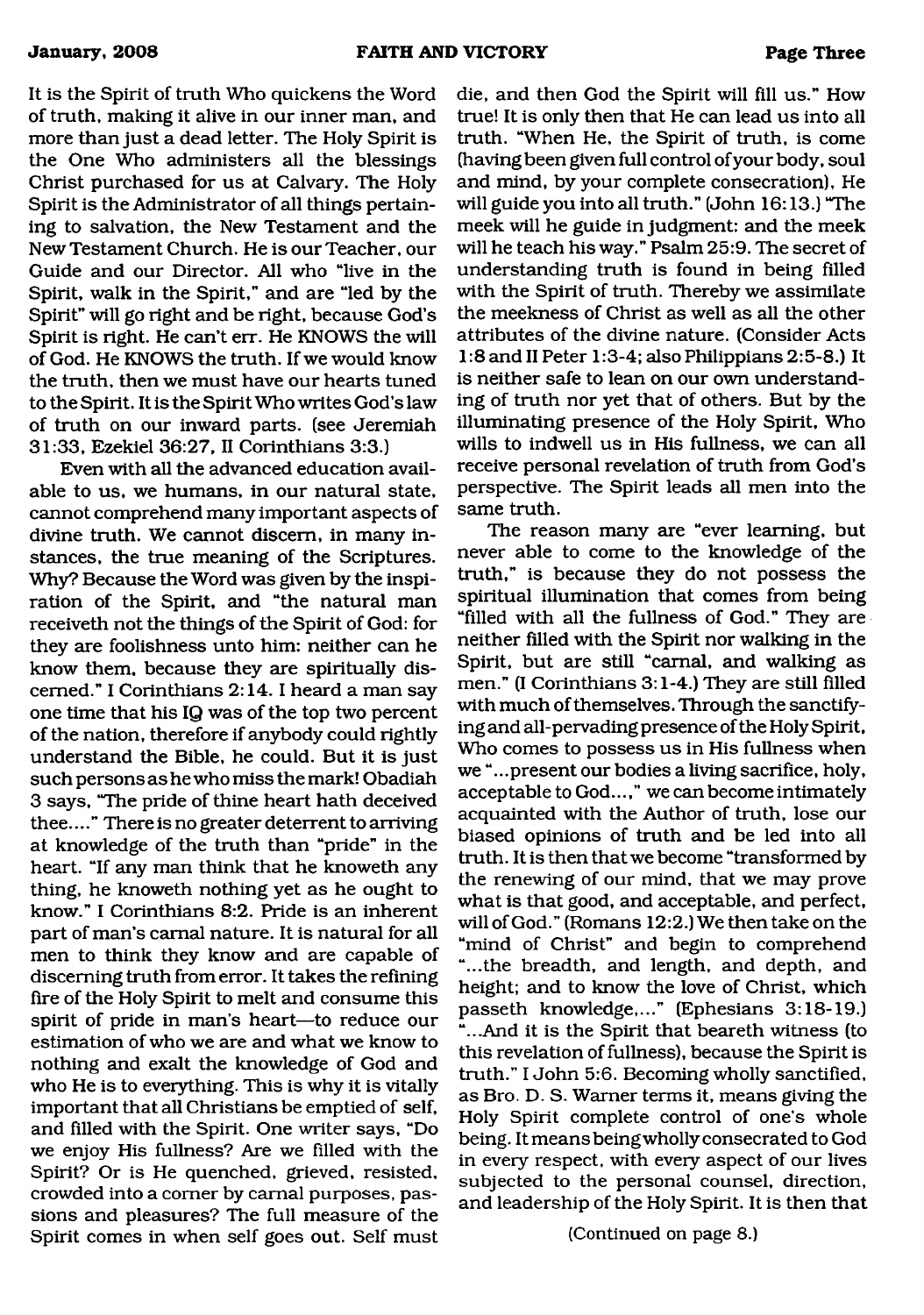# **FAITH AND VICTORY 12 PAGE HOLINESS MONTHLY** *m* <u>ta sa sa sa sa sa sa</u>

This non-sectarian paper is edited and published in the interest of the universal CHURCH OF GOD each month (except August of each year, and we omit an issue that month to attend camp meetings), by Willie Murphey, and other consecrated workers at the FAITH PUBLISHING HOUSE. 4318 S. Division. Guthrie, OK 73044.

Notice to subscribers: When you move or change your address, please write us at once, giving your old and new address, and include your zip code number.

Dated copy for publication must be received by the 18th of the month prior to the month of issue.

#### **SUBSCRIPTION RATES**

#### . . . . . . . . . Single copy, one year......................................................\$5.00

Package of 5 papers to one address, one year ......... \$20.00 Larger quantities are figured at the same rate.

This publication teaches salvation from all sin, sanctification for believers, unity and oneness for which Jesus prayed as recorded in John 17:21, and manifested by the apostles and believers after Pentecost. By God's grace we teach, preach, and practice the gospel of the Lord Jesus Christ-the same gospel that Peter, John, and Paul preached, taught, and practiced, including divine healing for the body. James 5:14-15.

Its motto: Have faith in God. Its object: The glory of God and the salvation of men; the restoration and promulgation of the whole truth to the people in this "evening time" as it was in the morning Church of the first century: the unification of all true believers in one body by the love of God. Its standard: Separation from sin and entire devotion to the service and will of God. Its characteristics: No discipline but the Bible, no bond of union but the love of God, and no test of fellowship but the indwelling Spirit of Christ.

Through the Free Literature Fund thousands of gospel tracts are published and sent out free of charge as the Lord supplies. Cooperation of our readers is solicited, and will be appreciated in any way as the Bible and the Holy Spirit teach you to do or stir your heart. "Freely ye have received, freely give." Read Ex. 25:2:1 Chron. 29:9: II Cor. 9:7; and Luke 6:38.

Freewill offerings sent in to the work will be thankfully received as from the Lord. Checks and money orders should be made payable to Faith Publishing House. All donations are tax deductible.

A separate Missionary Fund is maintained in order to relay missionary funds from our readers to the support of home and foreign missionaries and evangelists.

In order to comply with Oklahoma laws as a non-profit religious work, the Faith Publishing House is incorporated thereunder.

The *Faith and Victory* is published monthly, except August, for \$5.00 per year by:

**FAITH PUBLISHING HOUSE P. O. Box 518, 4318 S. Division, Guthrie. OK 73044 Office phone numbers: 405-282-1479. 800-767-1479; fax number: 405-282-6318. Internet address: <http://www.faithpublishing.com>**

**Postmaster: Send address changes to:** *Faith and Victory***, P. O. Box 518. Guthrie, OK 73044.**



"Open thou mine eyes, r " ---------------- *zi* that I may behold wondrous things out of thy  $\mathcal{E}$ ditorials  $\frac{1}{2}$  law." Psalm 119:18. There are many lovely sights awaiting those who make this Psalm their prayer.

While we can witness His delicate touch in the delightful beauty of the flowers and we can feel a minute

portion of His power in the tremendous report of a lightning bolt, yet it is beyond words to describe the glory of our Creator. We marvel at the awesome works of our God. The more we see of His handiwork, the more our heart is drawn to Him in love and admiration.

The Queen of Sheba heard of the fame of Solomon and she wanted to see for herself if what she had heard was true. This desire became so intense that one day she realized she must make a trip to visit this king who had been blessed by God to possess great wisdom. There were some hard questions she wanted to ask him. When she arrived in Jerusalem she was delighted with an opportunity to communicate with Solomon the deep things she held in her heart. In I Kings 10:3, it says, "And Solomon told her all her questions: there was not *any* thing hid from the king, which he told her not."

This Queen of the South was amazed by the things she saw—the wisdom of Solomon, the house he built and the order of his household were beyond her expectation. She said, ""...It was a true report that I heard in mine own land of thy acts and of thy wisdom. Howbeit I believed not the words, until I came, and mine eyes had seen *it:* and, behold, the half was not told me: thy wisdom and prosperity exceedeth the fame which I heara." 1 Kings 10:6-7.

The earthly parallel of Solomon's glory is only a portion of the majestic glory possessed by God. Jesus said, "Consider the lilies how they grow: they toil not, they spin not; and yet I say unto you, that Solomon in all his glory was not arrayed like one of these." Luke 12:27. Our heavenly Father expresses His artistic beauty all around us. How do you describe a sunset to one who cannot see? Or the vista provided from the rim of the Grand Canyon? Words fail to communicate those scenes; they must be experienced.

When we see God's creation we are also impressed with His order. The stellar bodies of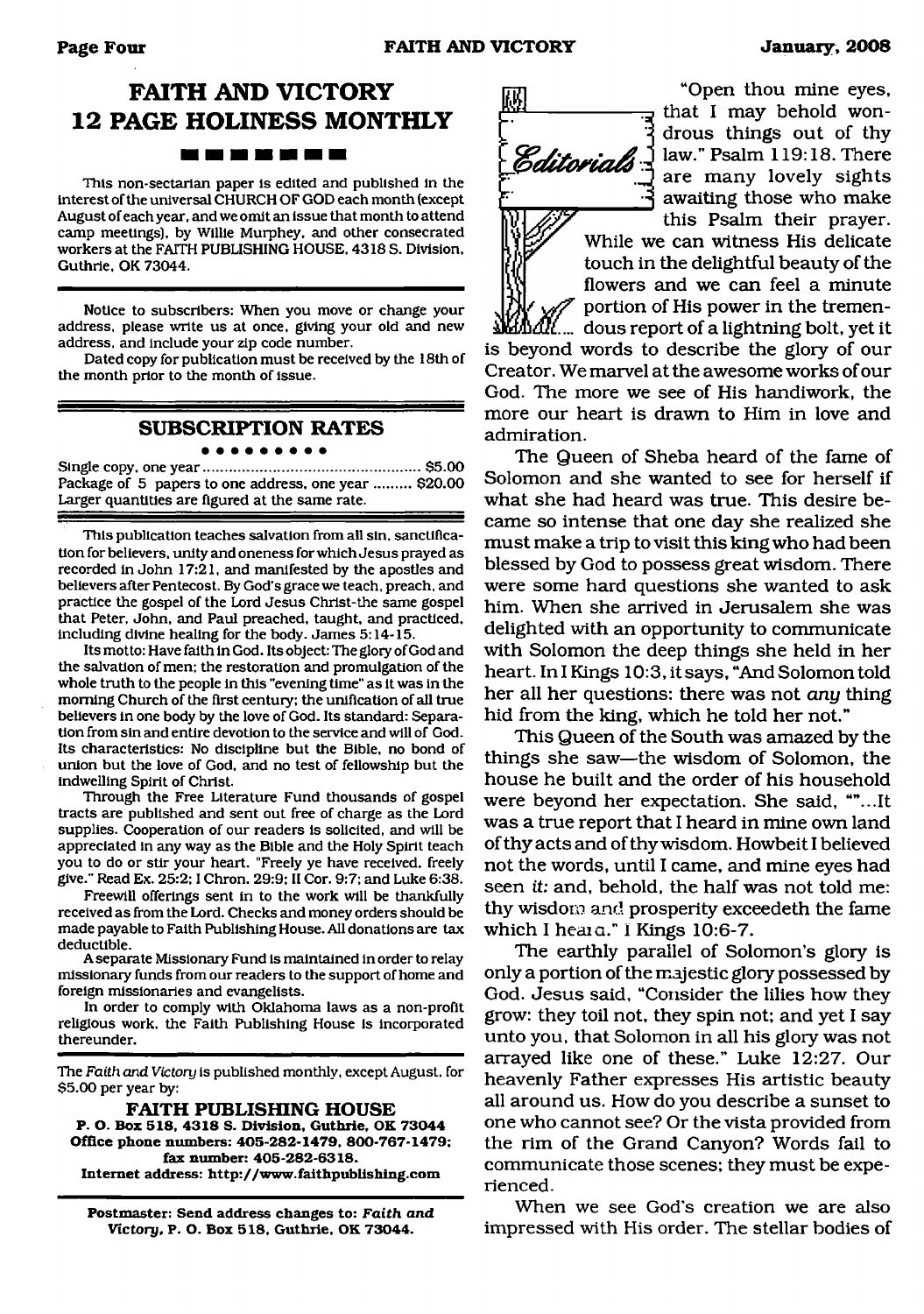the universe move in relation to one another with precision. The laws of physics that govern the order of our earthly habitation were spoken into existence by His decree. The repetitive cycles of nature continue because of His attention to order. God viewed His creation and said, "It was good."

The psalmist desired the Lord to open his eyes to the beauty, wisdom and holiness of God's law. When God opens our eyes, a transformation takes place in our very nature. The sin-darkened chambers of our heart are flooded with brilliant sunlight revealing the sinfulness of the evil that has shrouded our life. When that evil has been cleared out and put away from us, then our thinking can be clear. True direction will be established for our life and we will understand right from wrong—God's order will prevail.

Nebuchadnezzar was established as king of Babylon, and through the success God granted his kingdom, he became elevated in his estimation of himself. God warned him in a dream that his kingdom would be taken from him for a season, and Daniel, who interpreted the dream for the king, told him, "Wherefore, O king, let my counsel be acceptable unto thee, and break off thy sins by righteousness, and thine iniquities by showing mercy to the poor; if it may be a lengthening of thy tranquillity." Daniel 4:27. If the king had taken advantage of this warning and begun to search out and obey the law of God he would have saved himself much grief. As the events unfolded in his life, Nebuchadnezzar lost his sanity and was driven into the forest to dwell as a beast for seven years. After this period of time his eyes were opened. His understanding returned and he saw the laws of God from a new, enlightened perspective.

Notice the words of his personal testimony, "And at the end of the days I Nebuchadnezzar lifted up mine eyes unto heaven, and mine understanding returned unto me, and I blessed the most High, and I praised and honoured him that liveth for ever, whose dominion *is* an everlasting dominion, and his kingdom *is* from generation to generation: And all the inhabitants of the earth *are* reputed as nothing: and he doeth according to his will in the army of heaven, and *among* the inhabitants of the earth: and none can stay his hand, or say unto him, What doest thou? At the same time my reason

returned unto me; and for the glory of my kingdom, mine honour and brightness returned unto me; and my counsellors and my lords sought unto me; and I was established in my kingdom, and excellent majesty was added unto me." Daniel 4:34-36.

When God shows us the wondrous things of His law, we will praise and honor Him as the King of kings and Lord of lords. We will know that His law is right and we will see the righteous justice of His plan for us. As we obey and incorporate God's laws into our life, then we will be able to say with Nebuchadnezzar, "my reason returned unto me...and excellent majesty was added unto me." James 1:25 says, "But whoso looketh into the perfect law of liberty, and continueth *therein,* he being not a forgetful hearer, but a doer of the work, this man shall be blessed in his deed." The blessing that anoints the doer of God's perfect law is no less than a portion of the "excellent majesty" of God Himself dwelling with that individual.

Psalm 34:8 gives us this beautiful invitation, "O taste and see that the LORD is good: blessed *is* the man *that* trusteth in him." Everything about God is right. Any perception that is otherwise has come from the evil one who tries to paint God in a bad light and is not based in truth. Resist the devil and let your soul drink deeply from the fountain of life. As Psalm 36:9 tells us, "For with thee *is* the fountain of life: in thy light shall we see light." True peace for the soul is experienced by partaking from this heavenly fountain.

Psalm 96:6 enlightens us with this lovely picture of His glory, "Honour and majesty *are* before him: strength and beauty *are* in his sanctuary." The grandeur of this serene setting can be duplicated in our heart as we yield ourselves to do His holy will. "Know ye not that ye are the temple of God, and *that* the Spirit of God dwelleth in you?" I Corinthians 3:16. When the Holy Spirit abides in our heart it causes us to cease from our own works and to be active in His service. We become His sanctuary that is blessed with His "strength and beauty". The prophesy of Jeremiah 31:33 is fulfilled, "But this *shall be* the covenant that I will make with the house of Israel; After those days, saith the LORD, I will put my law in their inward parts, and write it in their hearts; and will be their God, and they shall be my people."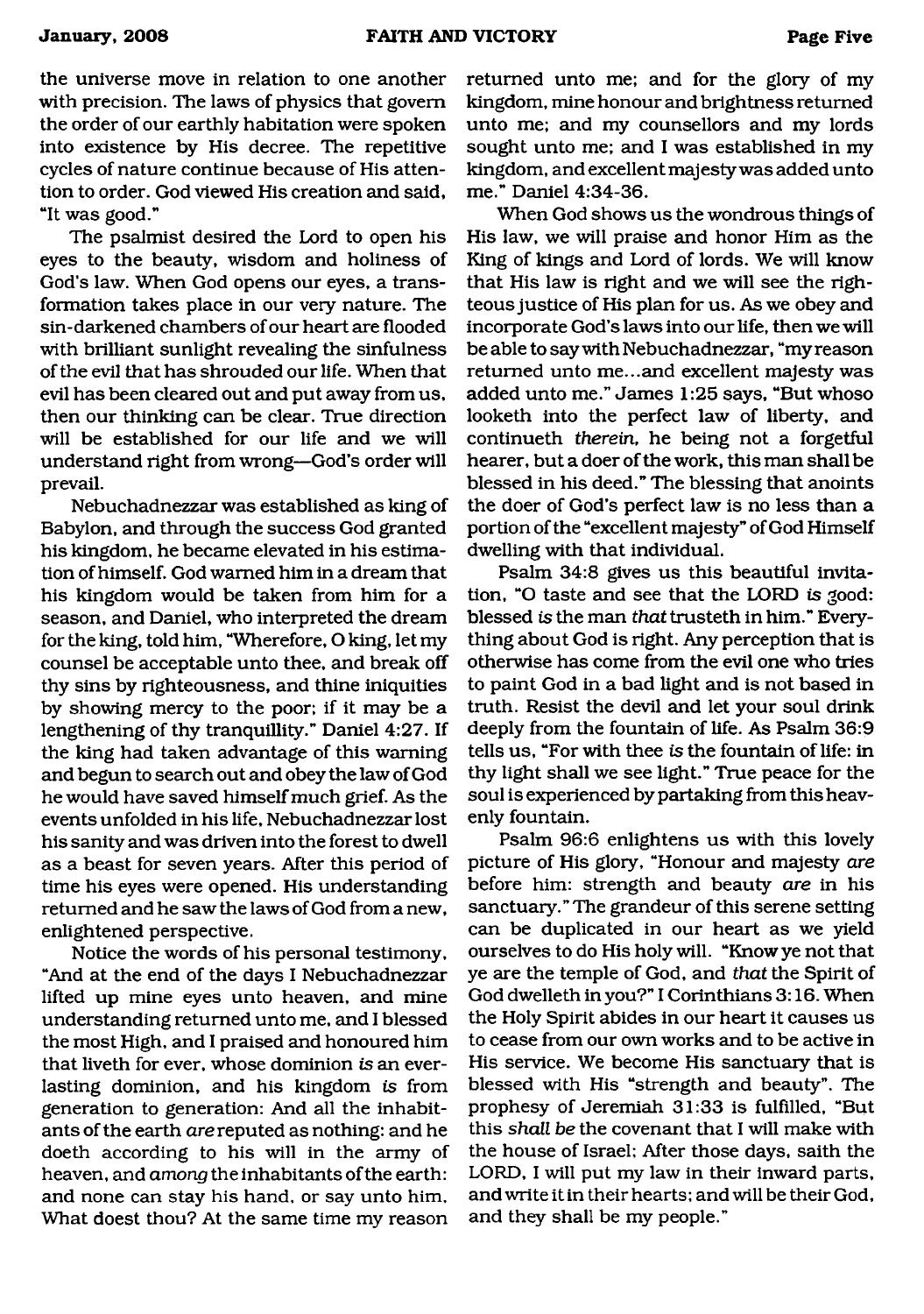We are excited about what the Lord has helped us to accomplish in the recent days. For some time we have desired to have the capability of printing a limited number of color covers for our books. We have felt that color covers would improve their likelihood of being purchased and read.

Some time ago we purchased an imagesetter which would output the color separation negatives needed to make plates for our press. The Lord graciously enabled us to purchase a Hamada two-color press last summer. However, for some time we were lacking a RIP, a special image processor which couples the computer to the imagesetter. We were thankful when the Lord allowed us to find one, and after some repairs to it we were able to bring it into operation. With the imagesetter operating we were able to generate color separation negatives for the children's edition of *Touching Incidents.* Armed with plates from these negatives we attempted to print them on the Hamada, twocolor press. However, our first attempt was not successful. The register between the two cylinders could not be maintained and the press had problems feeding the paper. While the results were disheartening we were not ready to give up. We burned the plates again and put them on our single color, 1850, Multilith. After running all four colors through this press, each color a separate run, we felt we achieved a measure of success. While the register was not perfect, we felt that for our first project it was acceptable, and the covers were bound on the books.

Since the first run on the Hamada press, we have worked on it and discovered a part that was broken. The part was welded and the surface was ground down to work again. We also changed the sheet pick-up feet on the press for a replacement conversion offered by another company. This new installation has been made and I believe the press will perform better on our next attempt.

We believe the problems we have encountered in this project are only stepping-stones to a brighter future. We look forward, by the help of the Lord, to step into the good things He has in store for us.

The *Faith and* Victory papers for 2007 have been compiled into an annual yearbook and they are now available through this office. The 2007, Junior, *Beautiful Way* papers have likewise been compiled into a yearbook. Either of these annuals may be obtained for \$5.00 each. Normal shipping charges will apply. If you would like one, give us a call or email and we will be glad to send it.

As was previously noted, the children's edition of *Touching Incidents and Remarkable Answers to Prayer* by S. B. Shaw is now available. This 135-page book, bound in a heavy paper cover, is currently priced at \$3.00 each. Sis. Patrice Doolittle has graciously provided the color artwork for this cover.

> —Bro. Willie E. Murphey wemurphey@yahoo. com 1-800-767-1479



IL—Thanks for praying for me. I am still looking to the Lord for my healing.

—Sis. Norma Tiller IL—Please remember me in prayer.

—Sis. Elsie M. Offerman SC—Bro. Murphey, I am in much need of prayer. I am suffering with my hands and arms. My right arm and hand is better and I can use them some, but my left hand and arm is causing much pain. 'Hie pain is so excruciating it is stressing me out. My mind is becoming confused. Please pray for some relief. Only the Lord knows how much more I can bear. Pray for me that I'll stay in God's will. Also remember all of us here at Holly Hill.

Your sister in Christ, —Jurene McElhaney LA—I've been sick for a long time. I wish you would pray for me. —Sis. Vera Jones

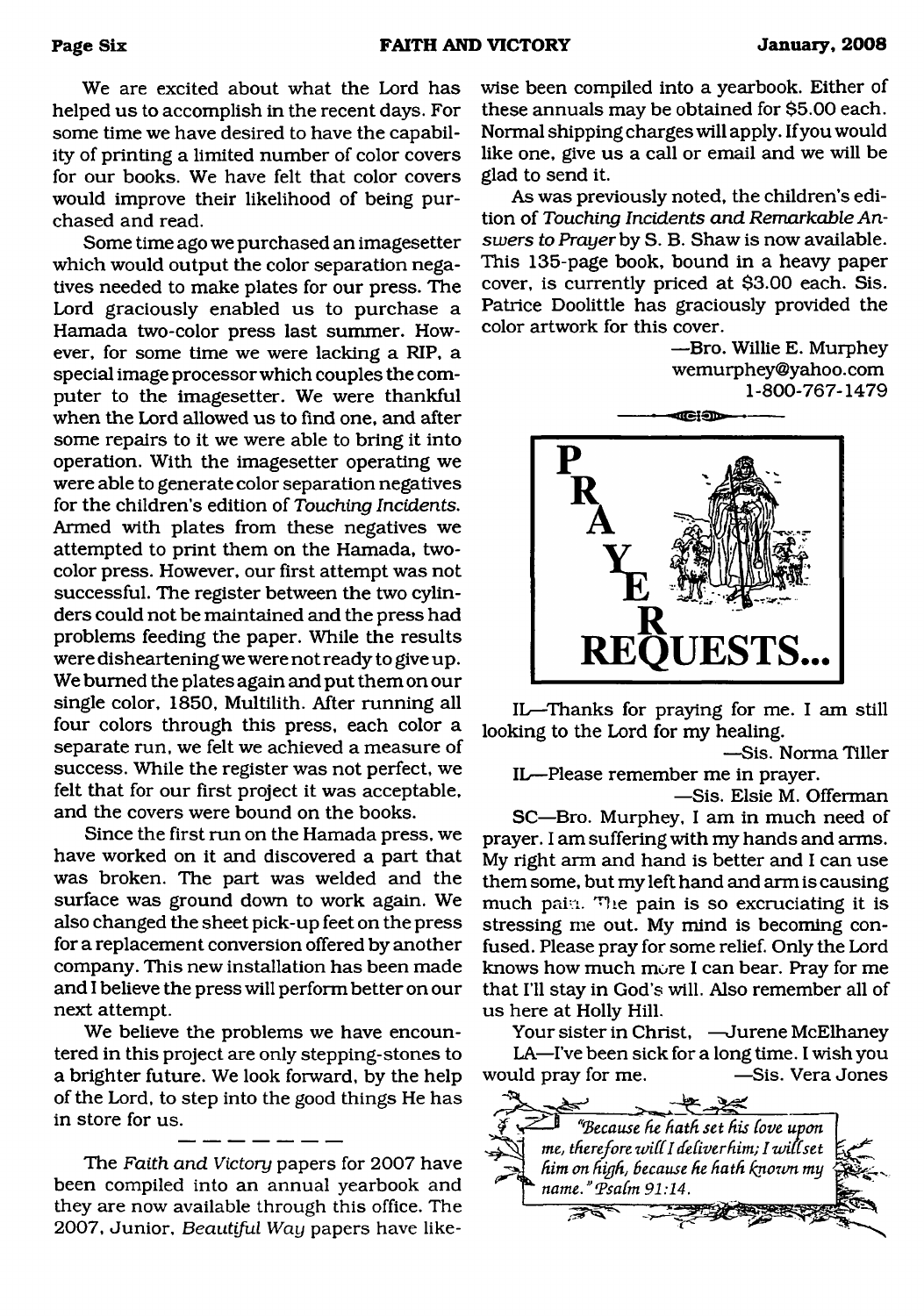# **Standing Prayer Requests**

Bro. Carlos Arriaga Sis. Mamie Butcher Sis. Gladys Cashio Sis. Helen Carson Sis. Waneta Creel Sis. Patsy Doolittle Sis. Dorall Forbes Bro. Troy Gentry Bro. Lee Hilton Sis. Leta Inman Bro. Mark and Sis. Darlene Knight Sis. Juliette Lounds Sis. Tenaye Moaning Sis. Melba Powell Bro. Jerry Quave Sis. Olene Rector Sis. Cheryl Smith Bro. Michael Smith Bro. Edward and Sis. Gloria Taylor The Mitch Taylor family Sis. Norma Tiller Sis. Anneta Williamson Sis. Lula Williamson

# *I* Met The Master Face to Face

*I had walked life's way with an easy tread, MadfoCCozved zvhere comforts andpfeasurcs fed, Zlntif, one day, in a quiet pface I met the Master face to face.*

*With station, rank and wealth for my goal, Much thought for my body, but none for my soul, I had entered to zvin in Cife's mad race, 'When I met the Master, face to face.*

*I met Mini, knezu Mim, and hflushed to see That His eyes full of sorrow were fixed on me. Sind Ifaftered and f e d at Mis feet that day, 'Whife my castfes mefted and vanished azvay.*

*I had Buift my castfes and reared them high* Till their towers had pierced the blue of the sky. *I had sworn to rule with an iron mace 'When 1 met the Master face to face.*

*Mefted, vanished, and in their pface, Mgught efse did I see But my Master's face, Sind I cried afoud, "Oh, make me meet* To follow the steps of Thy wounded feet!"

*M y thought is nozv, fo r the soufs o f men, I have lost my life to find it again, "E'ersince one day, in a quiet pface I met the Master face to face.*

### **MEETING DATES**

Oklahoma State (Guthrie)—May 23-June 1 General Southern (Loranger, LA)— June 29-July 6

National (Monark Springs, MO)—July 18-27





*LETTERS FROM OUR REAVERS*

OK—Dear Bro. Willie & Sis. Neta: Greetings of Christian love. I have been inspired and encouraged with the thought of how God chooses to work with mankind to accomplish His work. He chose Moses who was learned in all the wisdom of the Egyptians and was mighty in words and in deeds. Acts 7:22. But before he could be qualified to lead God's people out of Egypt, he must spend forty years in the backside of the desert keeping his father-in-law's sheep. (Exodus 3:1.)

"(Now the man Moses *was* very meek, above all the men which *were* upon the face of the earth.)" Numbers 12:3. Moses had reason to use this meekness many times, and it was said that Moses was faithful in all his house as a servant. (Hebrews 3:5.)

Paul was a learned man and, at the feet of Gamaliel, was taught after the perfect manner of the law. But before he could be used of God he must bow at the feet of Jesus and ask, "Lord, what wilt thou have me to do?"

It is when we feel little in our own self that God can show Himself strong. Peter and John were counted ignorant and unlearned, but rulers marveled and took knowledge of them that they had been with Jesus.

Our relationship with Jesus is what counts. Paul said, "For he that wrought effectually in Peter to the apostleship of the circumcision, the same was mighty in me toward the Gentiles." If we are willing to just be an empty vessel that He can us to His glory, that is what is important.

"Thus saith the LORD, Let not the wise *man* glory in his wisdom, neither let the mighty *man* glory in his might, let not the rich *man* glory in his riches: But let him that glorieth glory in this, *— Se fee ted* that he understandeth and knoweth me, that I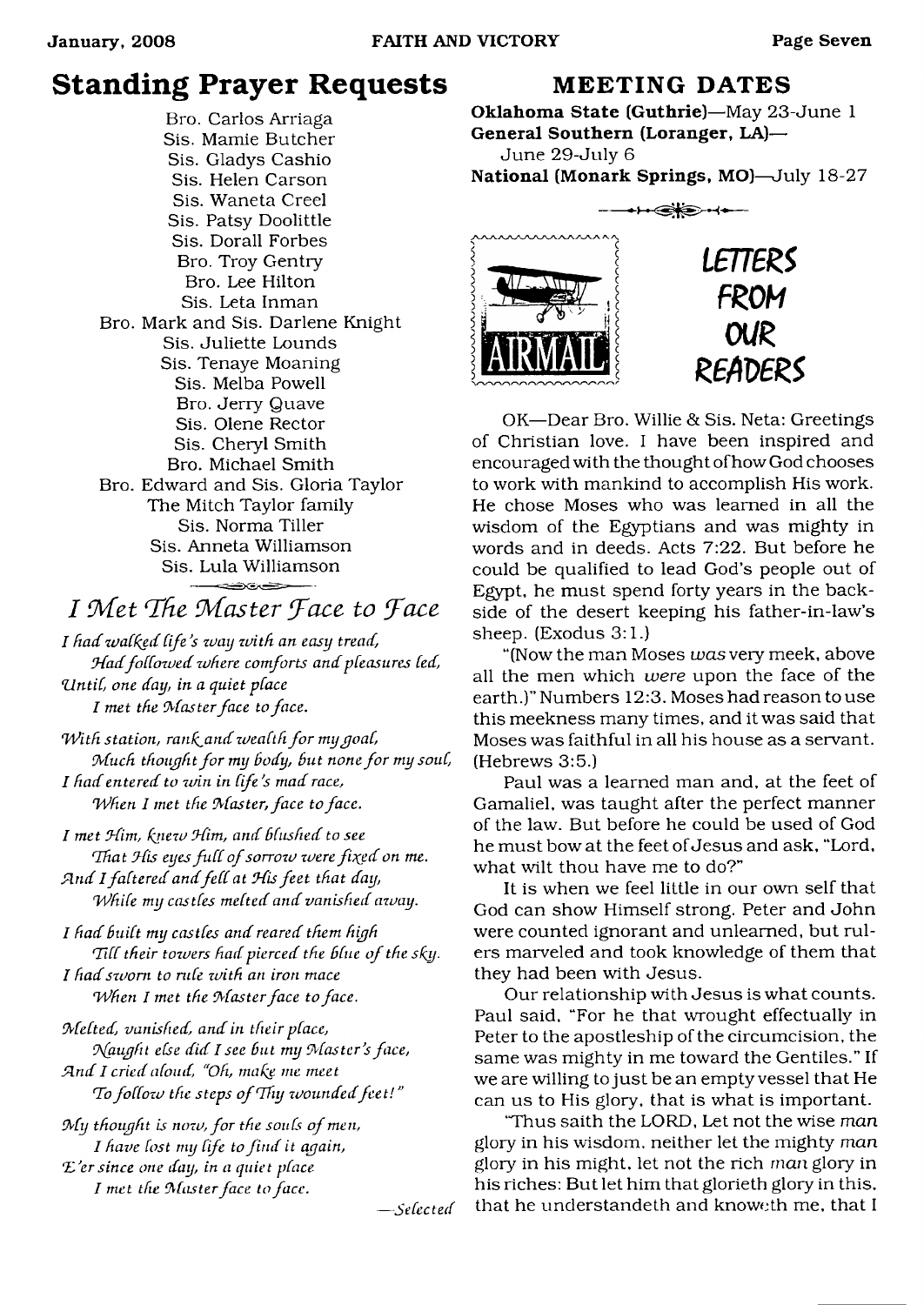*am* the LORD which exercise lovingkindness, judgment, and righteousness, in the earth: for in these *things* I delight, saith the LORD." Jeremiah 9:23-24.

Your brother in Christ, —T. V. McMillian

SC—Dear Saints: I wanted to write and testify about my dogs. The Lord saved them from a terrible thing. They got out the gate and were gone for several hours. We went to look for them in our car. God led my Mommy to go to Gallery Lane, and she saw a boy hunting. She asked him if he had seen our dogs, and he said, "No, but I'll let you know if I see them." We really prayed that the Lord would let us find them. I prayed until I had no more speech to talk, and I had to just give it to the Lord. I said, "Mommy, 111 just have to go through this." When we returned to our house from looking for them, the boy was in our driveway with our two dogs. Thank the Lord!

—Zachary Smith, six years of age

#### **From Ghana...**

December 4, 2008—Dear Saints, I want to tell how the Lord helped me with a situation that happened some days ago. I thank Him and want to honor Him for His goodness.

. \_\_ \_\_ \_\_ \_\_ \_\_ \_

One morning I was not feeling well, but I still drove to Nkinkaso to help the brethren with their work. The roads here are rough and the travel greatly jarred by body. On my return trip I was still feeling bad, and as I was walking from the main road to the house where we were staying, I began to feel worse. I thought, "I don't know how I will reach home." A bad headache accompanied the sick feeling I had. I don't remember reaching home but somehow I did and went right to bed. My wife said my face was very white when she saw me. After resting a little, I wanted to brush my teeth and was unable to do it alone.

Now I could sympathize with our daughter, Rahel, who has been sick for five days. She has been unable to be up and is only able to eat a little bit of cake and drink some water. I also could sympathize with Bro. Emmanuel Atrobra, who is sick also. After feeling ill for awhile, I began to have negative thoughts. My wife said the sickness was starting out like my last illness with malaria. While these thoughts were pressing in on me, 1 began to think about a song and Bible verse which says, "Silver and gold I don't have, but what I have that I give you—in the

name of Jesus Christ stand up and walk." It is a song referring to the crippled man who was sitting before the temple doors and asking for alms from Peter and John. (Acts 3:1-8.) I took this scripture for my own and in faith stood up. My bad feelings went away. I praise the Lord for this touch.

We then went to visit Bro. Emmanuel Atrobra and encouraged him. From this time I was feeling almost completely well. Praise the Lord! Today our Rahel is also feeling much stronger. My wife says she is eating many cakes and one banana. So we praise the Lord for touching her too.

The brethren at Asankare, where we have held open-air meetings, have started a congregation. The beginning is hard for them so they have asked for help for a place to worship and for benches and other things.

The ministers at Akumadan (Bro. Emmanuel Atobra, Bro. Emmanuel Boeteng and Bro. James Badu) have tomato farms, but they cannot find buyers for their crop. They have invested their money and now the tomatoes are beginning to spoil and they are losing so much.

Your brother in Christ —Alen Laukert *(At press time Sis. Elina Laukert is ill with malaria. They attempted to return to their home in Germany, but the pilot o f the airline was unwilling to allow her to travel in her weakened condition. She has been hospitalized and the German embassy has helped the other family members to obtain lodging. Tests on the children have also* been positive for malaria, even though at this time *they are not so sick. Remember them in prayer that God will give Sis. Elina a healing touch, keep Bro. Alen and the children from becoming worse and enable them to return safely home.* —*W. E. M.)*

## **How Can We Know the Truth?**

----------- -— iu r n m - t-----------

#### (Continued from page 3.)

the refining fire of the eternal Spirit consumes the dross of our carnal nature and we begin to grow and abound in the knowledge and revelation of our Lord Jesus Christ.

As one old song says, "Let me lose myself and find it, Lord, in thee." "...Our God is a consuming fire." Hebrews 12:29. "God is light, and in him is no darkness at all," and "if we walk in the light, as he is in the light, we have fellowship one with another, and the blood of Jesus Christ his Son cleanseth us from all sin."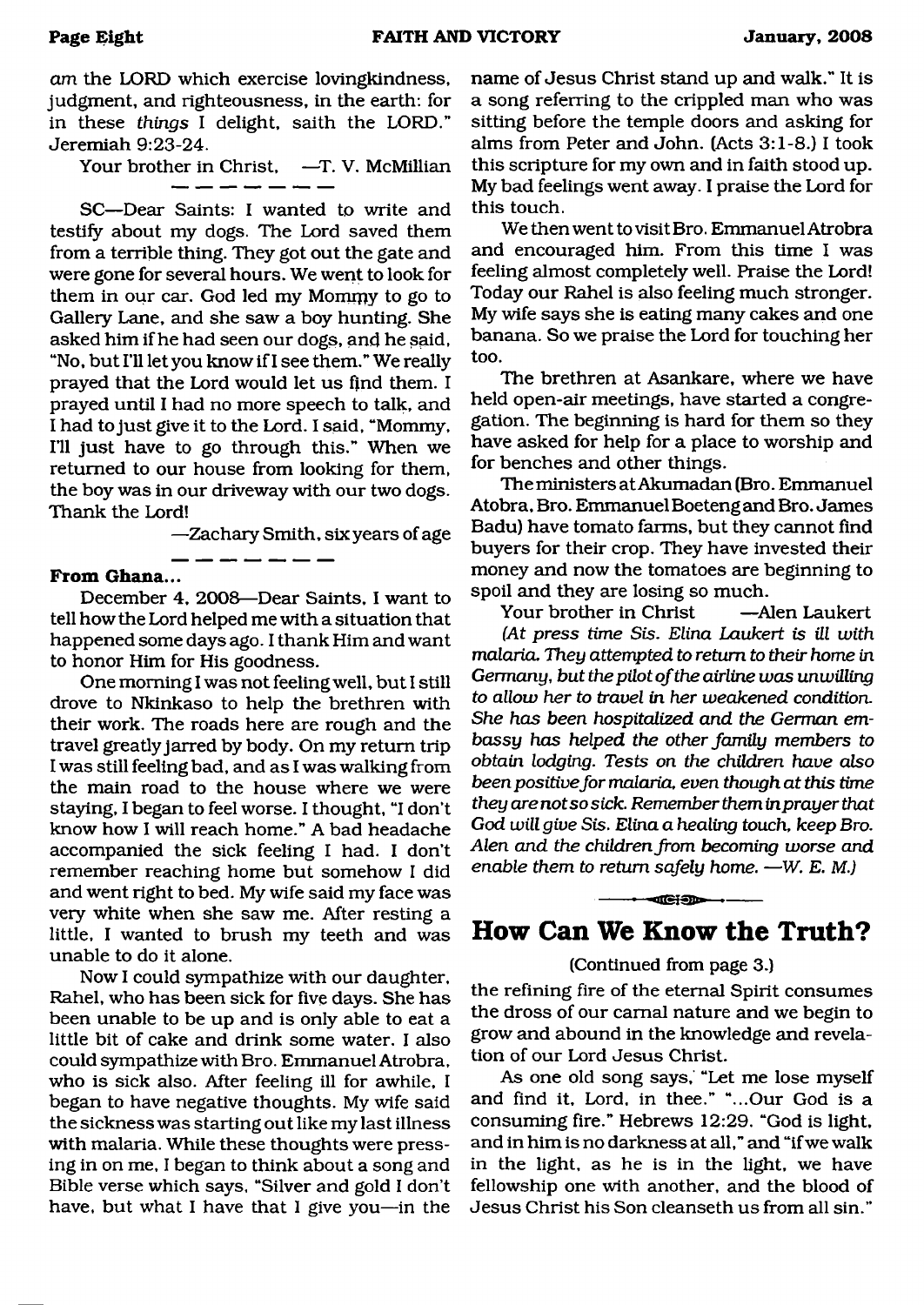I John 1:5, 7. Jesus said, "...He that followeth me shall not walk in darkness, but shall have the light of life," and "...I am come that they might have life, and that they might have it more abundantly." We can never be too dead to self and filled with too much of God. This is the abundant life! It is found in the fullness of Christ, who "is made unto us wisdom, and righteousness, and sanctification, and redemption" (I Corinthians 1:30.) "by the Spirit" (I Corinthians 6:11, II Corinthians 3:18.) "God hath from the beginning chosen you to salvation through sanctification of the Spirit and belief of the truth: Whereunto he called you by our gospel, to the obtaining of the glory of our Lord Jesus Christ." II Thessalonians 2:13-14. Thus man is restored to the image of God, being sanctified by the Spirit and by the truth. (John 17:17.) This is the only way we can know the truth. Amen.



**Eddie Robert Johnson,** the youngest son of Israel and Beatrice Johnson, a father, a grandfather, a brother, an uncle, a cousin, and a man of God was bom on January 10, 1936 in Creek County, OK and died in Bakersfield, CA on September 8, 2007.

In the late thirties and early forties, his family moved to Bakersfield, CA. He attended the local elementary schools, and continued his education at Kem County Union High School (renamed Bakersfield High School), graduating in 1955. After graduation, he started working with his uncle, Ulysses Norling, hauling hay. Dreaming of a better way of life, he continued his education at Bakersfield College. During this time he met the "Girl of his dreams," Clarisse Bowers. Later, he married Clarisse. To

this union five children were bom. He had an extraordinary love for his family, especially his wife. She was his pride and joy. It was his mission to make sure Clarisse was being nurtured, taken care of and loved. He also had a special love and concern for his children, grandchildren, and extended family.

As a young man, Eddie accepted the Lord and became a member of the Bakersfield Church of God under the leadership of his uncle, the late Bro. Isaac C. Chandler. He worked with Bro. Chandler in his ministry. After marriage, Eddie became serious about his relationship with God. He rededicated his life to Christ and began serving in multiple capacities: such as a minister, as treasurer of the Maintenance Fund, a Sunday School teacher, and a member of the Board of Trustees. He always enjoyed being involved with the young people, often encouraging and giving them words of advice. He equally enjoyed being in the company of the older saints, seeking out their tried and proven wisdom. This faithful man of God was always willing and eager to serve at any given time. As a minister, Bro. Johnson worked with the late Bro. Robert May in the leadership of the Bakersfield Congregation of the Church of God, Evening Lights Saints. After the death of Bro. Mays, Bro. Johnson continued to lead the Saints in Bakersfield, where he was a steadfast child of God. Bro. Johnson was ordained as an Elder in the Bakersfield congregation of the Church of God, Evening Light Saints, after his long and dedicated service in the ministry. It was evident to many that the Lord had endowed him with the gift of healing. Bro. Johnson faithfully ministered to the Saints in Los Angeles, CA every month.

Bro. Eddie Robert Johnson will be greatly missed by his family, his church, his neighbors, his friends and his community.

His parents, Israel and Beatrice Johnson, and only brother, Ederson Johnson, preceded him in death. Bro. Eddie leaves to cherish precious memories, his loving and devoted wife, Clarisse Johnson, three daughters, Rofreca Carter, Denise Johnson and Makeba Johnson of Bakersfield, CA; two sons, Stephon Johnson and daughter-in-law, Katherine Johnson, of Inglewood, CA, and Kevin Johnson of Bakersfield, CA; sixteen grandchildren, one greatgranddaughter, and many other relatives, saints and friends.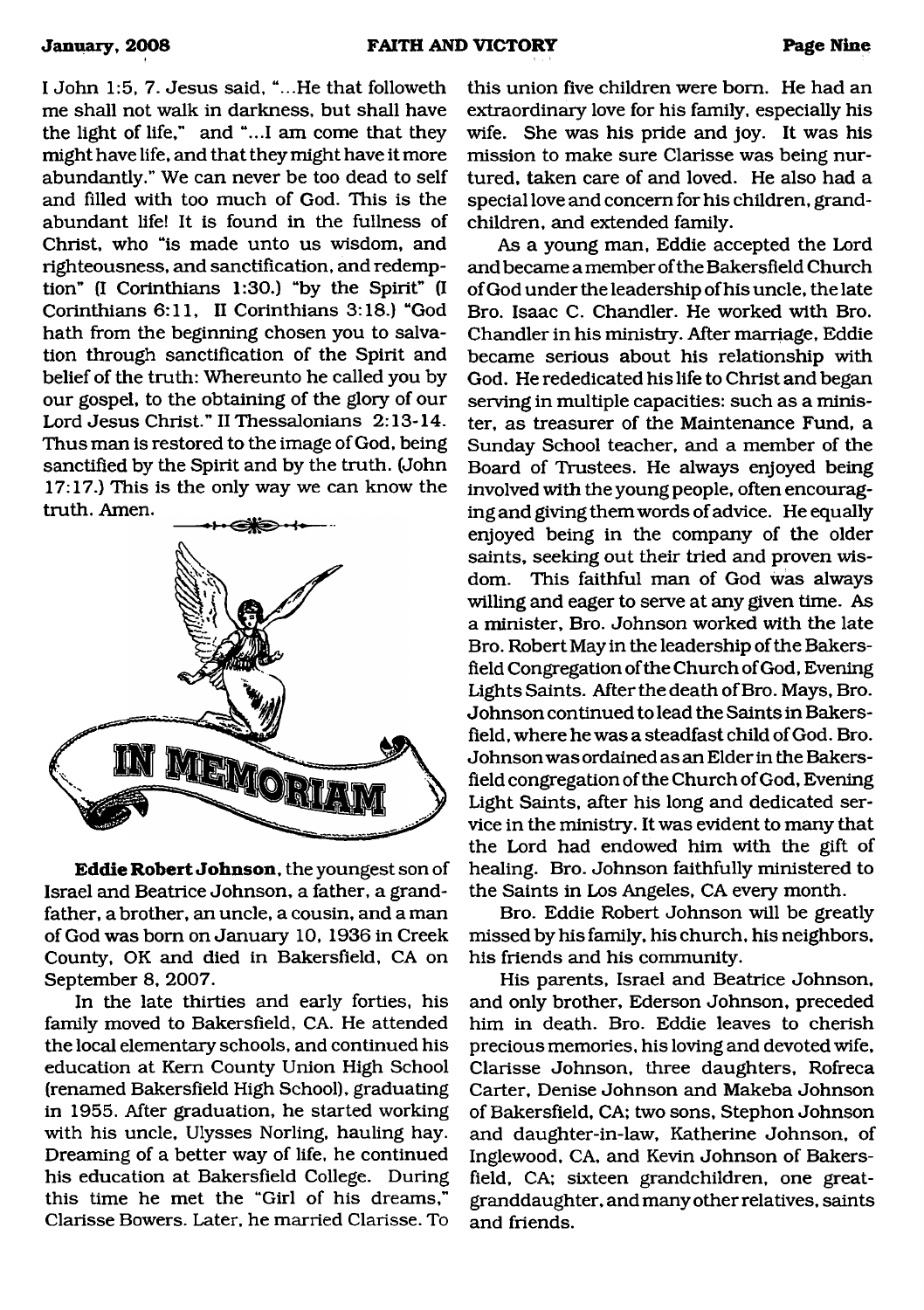# <span id="page-9-0"></span>**The Family Structure**

#### **By Sis. Charlotte Huskey**

".. .Abraham shall surely become a great and mighty nation, and all the nations of the earth shall be blessed in him.. .For I know him, that he will command his children and his household after him, and they shall keep the way of the LORD, to do justice and judgment; that the LORD may bring upon Abraham that which he hath spoken of him." Genesis 18:18-19.

The family structure is very important because it must be strong, generation after generation. Each generation of life is a cycle of dependence on other members of the family. If the structure is faulty the cycle can break. A broken cycle inflects pain of different degrees on members of the family. We have all seen the evidence of this in abused or neglected children, rebellious teens, deserted spouses and neglect of the aged. People of every age and social and economic levels are effected by emotional problems caused by a break in the family structure.

The family cycle begins with a baby that is totally dependent on adults. Those first five or six years are the formative years when the behavior patterns and moral conscience of the child are developing. What happens to the child in these years has a lifelong effect. This is the parents' most opportune time for training that will produce good results in later years. (Training is educating in behavior patterns through the use of negative and positive stimuli.)

As a child moves into middle school age, parents become teachers and coaches for their children. They show the children how to study, how to work, how to make goals for themselves, how to bring their bodies and emotions into control so they can be successful—just as a sport coach coaches his students to achieve a goal. In the later high school and college years, parents continue coaching and also become counselors in whom God has invested both wisdom and authority. If the parent-child relationship is a good one, this will be a precious time for both child and parent.

Then comes the child's adult years, when the parent and child are friends. This is the longest period of time and is when the parents reap the rewards of their parenting years. Later, when the parent becomes aged, the roles switch. Adult children become the adviser and authority over the parent. That completes the beautiful cycle that God ordained for families.

When your children are old enough to choose their friends, will you have given them reason to choose you? Have you proved that you are trustworthy by being truthful to them? Or in their forming years did you tell them little white lies to get them to do what you wanted them to do? Have you often weakened in confrontations when you should have calmly stood for truth? Have you respected them as a valuable person and kept a good relationship? Do your teenagers consider you to be a part of their desirable relationships? If they do, it is because your family has learned to depend on each other. Your family structure is probably interdependent. It is God's desire that families be interdependent, just as His church is interdependent—many members but all one body. (I Corinthians 12:12-27.)

The two predominant structures for families are independent and interdependent. To illustrate the interdependent family, imagine a family standing in a circle holding hands and facing each other. They are connected through touch and can easily communicate, as each one can see the other. The members of an interdependent family find social, emotional and spiritual fulfillment together. The interdependent family is likely to stay in close contact after the children are adults and have families of their own.

The family with an independent structure is likely to fall apart when the children are old enough to choose their friends. To illustrate an independent family structure, imagine a group of people standing in a circle with their backs to each other and not holding hands. Communication is difficult without either hand or eye contact. Each one in this group is looking outward to his own selfish interests. The members of this family think and do for themselves without much consideration of other family members. They do not love their neighbor (those closest to them) as Jesus commanded in Matthew 22:39. Their social and emotional needs are met outside the family. A family with an independent structure often becomes dysfunctional. Divorce, child abuse, child neglect, drug or alcohol abuse and sorrows of all sorts are the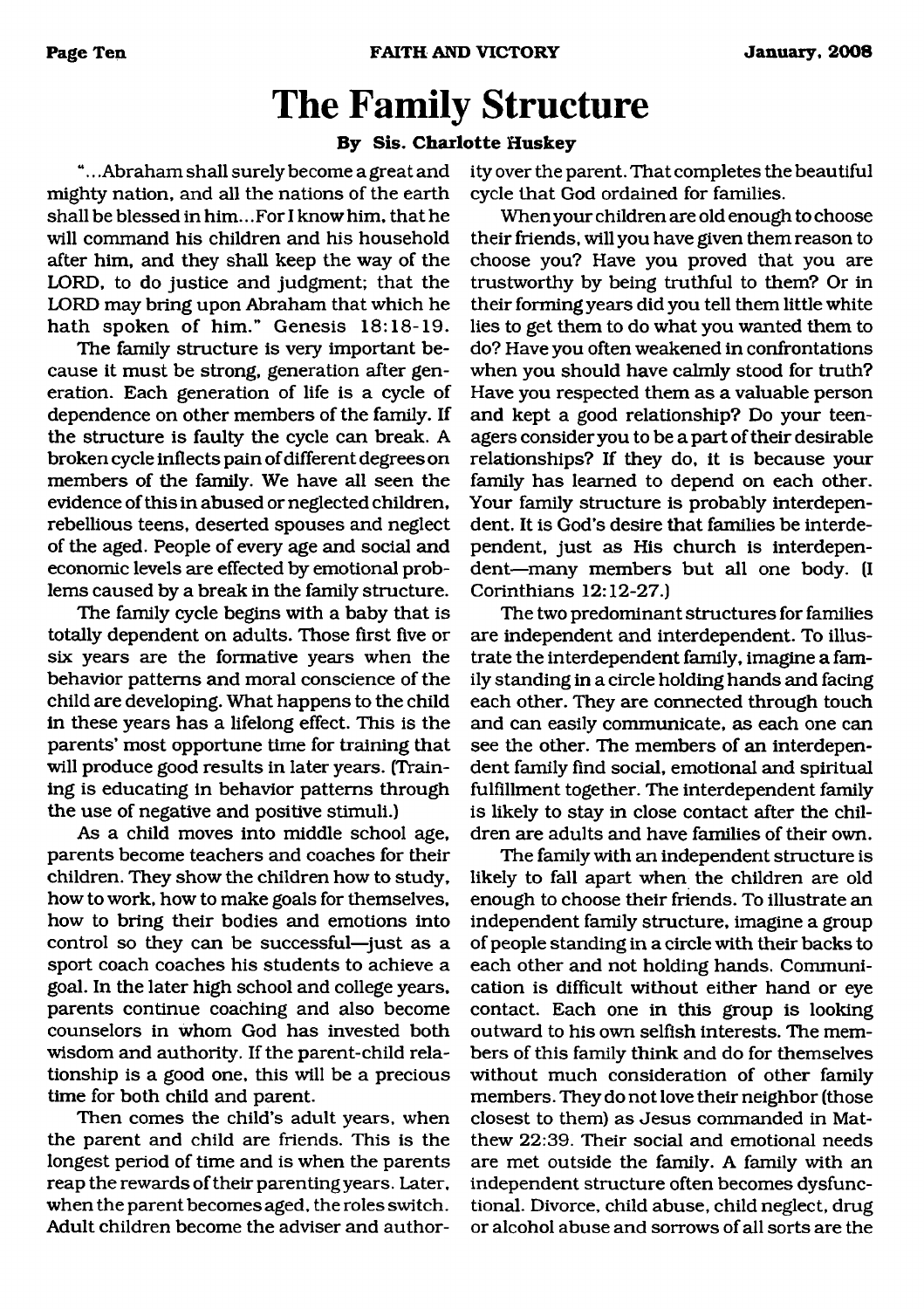results. Some families fall into such depraved conditions as is described in Joel 3:3. "They...have given a boy for an harlot, and sold a girl for wine, that they might drink."

Other independently structured families become fragmented but are still able to serve as decent citizens. However, their hearts are void of the rich blessings that God intended for a family. Many times these persons suffer depression, loneliness and other emotional disorders, which often leads to the need for professional psychotherapy.

It isn't hard to identify an independent teen that is finding his social and emotional satisfaction outside the family. They will conform to the group to gain approval for their hairstyle, clothes, music and speech. They have become a part of another family—their peers. They have found a relationship that was not find in their own family because the members of the family were working independently. However, that teen will never find spiritual satisfaction until they come again under parental authority.

Is there hope for. a family who is becoming fragmented to regain a healthy relationship with their children? In Joel 2:12-13, there is a promise for those who have disobeyed God. It says, ".. .Turn ye *even* to me with all your heart, and with fasting, and with weeping,...for he *is* gracious and merciful, slow to anger, and of great kindness...." In verses 25-26 it says, "And I will restore to you the years that the locust hath eaten, the cankerworm, and the caterpillar, and the palmerworm,.. .and my people shall never be ashamed." Zechariah 1:3 also gives a promise. He says, ".. .Turn ye unto me, saith the LORD of hosts, and I will turn unto you, saith the LORD of hosts."

Parents who are willing to admit they have made mistakes have already taken a big step toward a better family. Repent and ask Christ to help you to know how to train yourself and your children to depend on each other. Then gather your family and explain the mistakes you have made in the past and ask their forgiveness. Be careful not to focus on your children's mistakes. Remember, you are rebuilding relationships. You must take the blame for the state your family is in. If you have been lax on obedience, explain what God's Word says; if it is respect, explain that. Then explain the course of action that you believe God wants you to take. Kindly answer any questions they may have, and pray together as a family.

To be successful in reconstructing a family, you must be determined; for an interdependent family structure is very opposite of the way the world believes a family should be. It is also contrary to human nature. Every person is bom with a desire to be independent. (Eve was acting independently of Adam when she ate of the forbidden fruit.) Every child needs the consistent supervision of a mother in order to become skilled in living interdependently with other members of a family. You may have to make some difficult changes such as, the mother quitting her job. You'll need to put family above advancement in business.

"The aged women.. .teach the young women to be sober, to love their husbands, to love their children, *To be* discreet, chaste, keepers at home, good, obedient to their own husbands, that the word of God be not blasphemed. Young men likewise exhort to be sober minded. In all things showing thyself a pattern of good works:

| RY                 | FAITH AND Order Blank VICTORY<br>\$5.00 PER YEAR (11 Issues)                                                                               |                          |
|--------------------|--------------------------------------------------------------------------------------------------------------------------------------------|--------------------------|
| VICTO<br>FAITH AND | Mail this form to start or renew your own<br>subscription $-$ give a friend a gift $-$<br>or do both! It only takes a minute.<br>Your Name | <b>AITH AND</b>          |
|                    |                                                                                                                                            |                          |
|                    | $City$ <sub>___________</sub> State _____ Zip ____                                                                                         |                          |
|                    |                                                                                                                                            |                          |
| VICTORY            | <b>Start or renew my</b><br>Faith and Victory subscription.                                                                                | <b>VICTORY FAITH AND</b> |
| <b>AND</b>         | Send a 1-year gift subscription<br>to the person named below:                                                                              |                          |
| <b>FAITH</b>       | Gift to $\qquad \qquad$                                                                                                                    |                          |
|                    | <b>Address</b> ___<br>the control of the control of the                                                                                    | <b>VICTORY FAITH</b>     |
|                    | $City$ <sub>_______________</sub> State _____ Zip _                                                                                        |                          |
| <b>AND VICTORY</b> | Mail Order Blank and remittance to:                                                                                                        | <b>AND</b>               |
|                    | <b>Faith Publishing House</b>                                                                                                              | <b>VICTORY</b>           |
| FAITH              | Φ.Ο. Βοχ 518                                                                                                                               |                          |
|                    | Guthrie, OK 73044<br>1/08                                                                                                                  |                          |
|                    | FAITH AND VICTORY FAITH AND VICTORY                                                                                                        |                          |